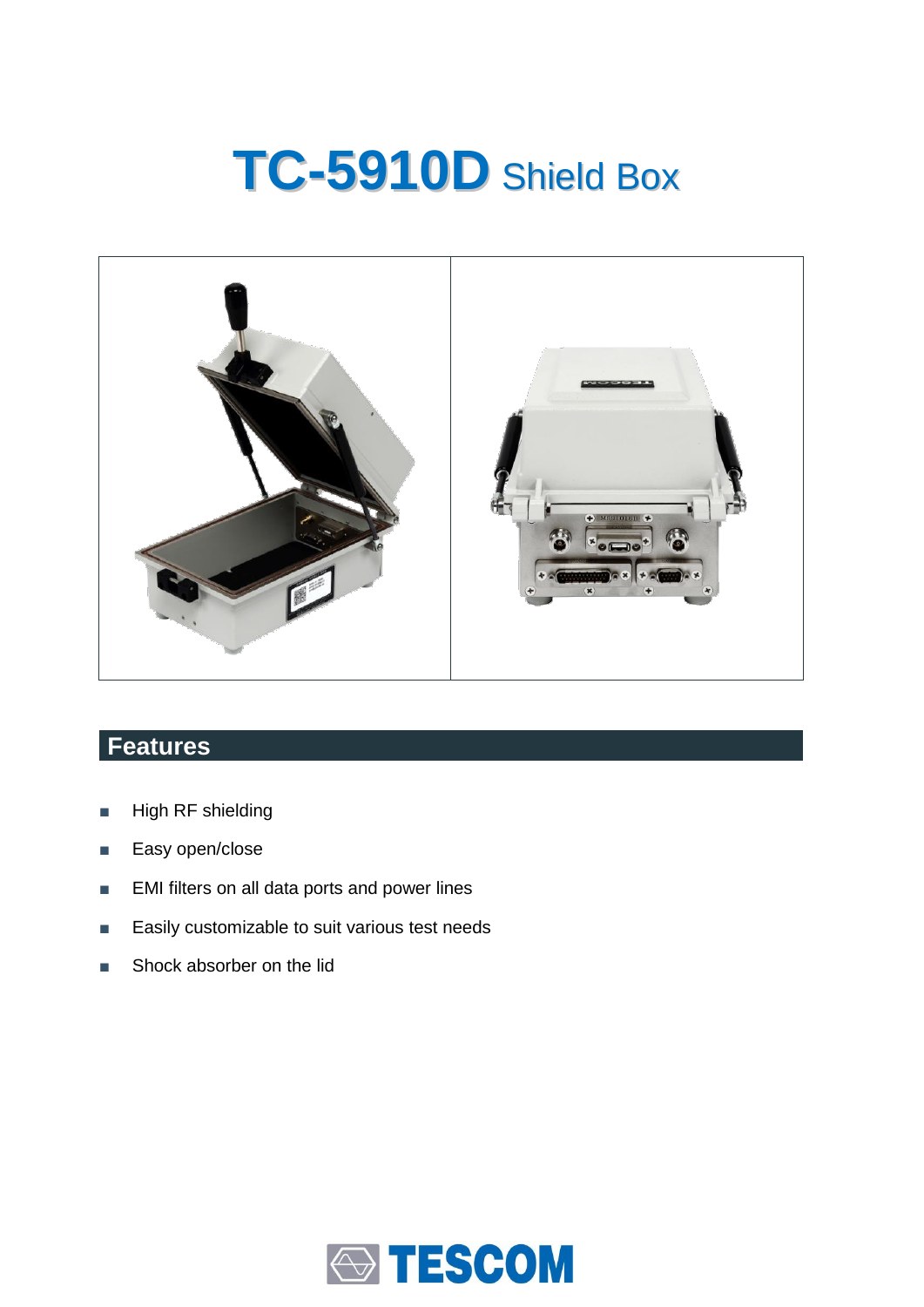

### **Specifications**

| <b>Mechanical Specifications</b> |                                                               |  |  |
|----------------------------------|---------------------------------------------------------------|--|--|
| <b>Dimensions</b>                |                                                               |  |  |
| Inside                           | 142(W) x 243D) x 139(H) mm                                    |  |  |
| Outside                          | 207(W) x 424(D) x 173(H) mm, lid closed. 435(H) mm, lid open. |  |  |
| Weight                           | Approx. 5 kg                                                  |  |  |
| *Packing                         |                                                               |  |  |
| Size                             | $370(W)$ x 460(D) x 280(H) mm                                 |  |  |
| Weight                           | Approx. 6 kg                                                  |  |  |

\* The size or weight of a package may vary depending on how the product is packed.

#### **Typical RF Shielding**

The shielding effectiveness below is measured with blank panels mounted. Other I/O interface panel may result in different shielding effectiveness.

| Shielding Effectiveness (dB) |
|------------------------------|
| $> 80$ dB                    |
| $> 70$ dB                    |
| $>60$ dB                     |
|                              |

## **Dimensions**

**TC-5910D Inner Dimensions (WxDxH) : 142(W) x 243(D) x 139(H) mm**



Copyright © 2020 Tescom Co., Ltd. All right reserved. *#927Unitechvil142,Ilsan-ro,Ilsandong-gu,Goyang-si,Gyeonggi-do,Korea [10442] TEL: 82-31-920-6600* **FAX: 82-31-920-6607** *[support@tescom.co.kr](mailto:support@tescom.co.kr) http://www.tescom.co.kr*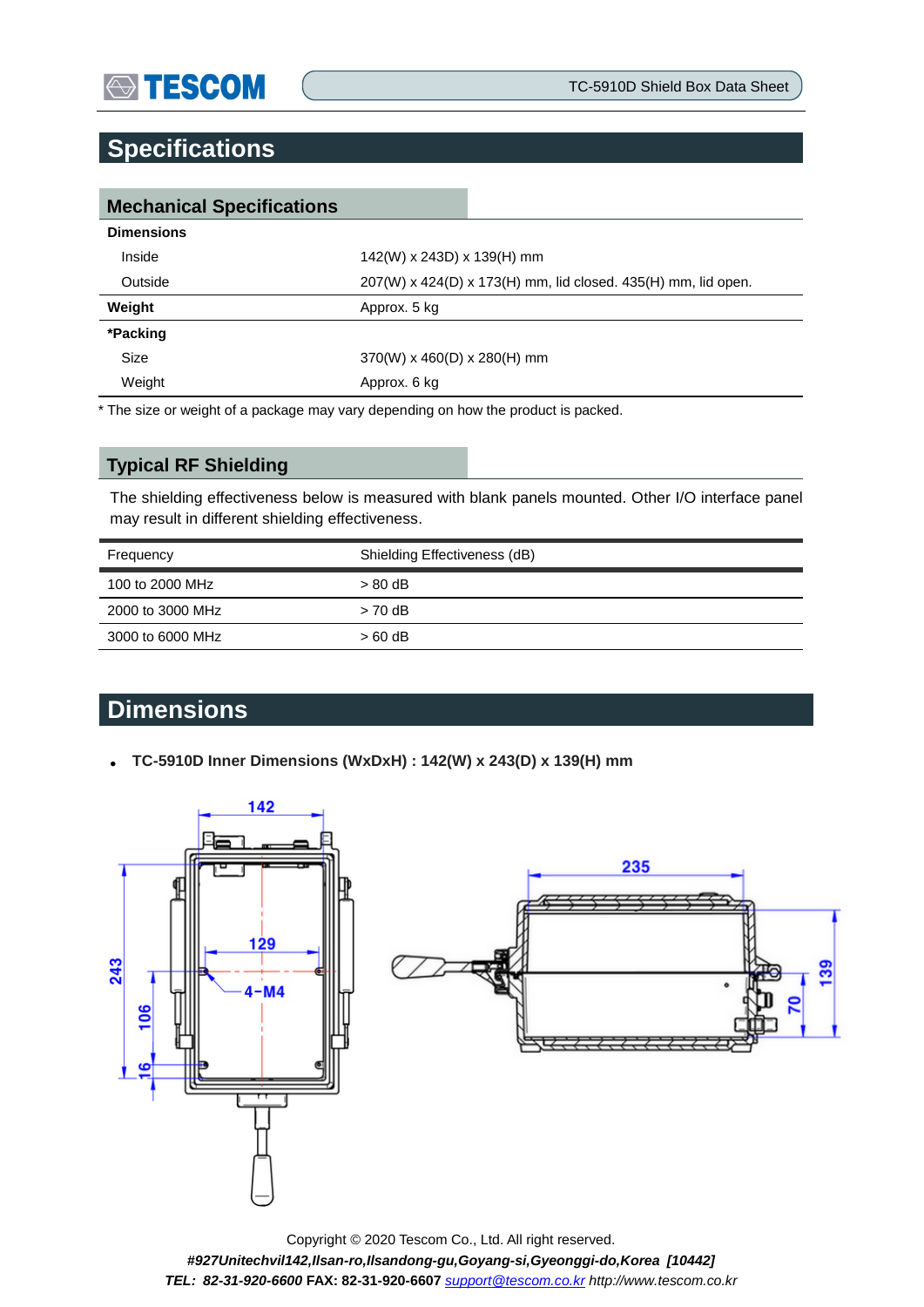

**TC-5910D Outer Dimensions (WxDxH) : 207(W) x 424(D) x 173(H) mm**









Copyright © 2020 Tescom Co., Ltd. All right reserved. *#927Unitechvil142,Ilsan-ro,Ilsandong-gu,Goyang-si,Gyeonggi-do,Korea [10442] TEL: 82-31-920-6600* **FAX: 82-31-920-6607** *[support@tescom.co.kr](mailto:support@tescom.co.kr) http://www.tescom.co.kr*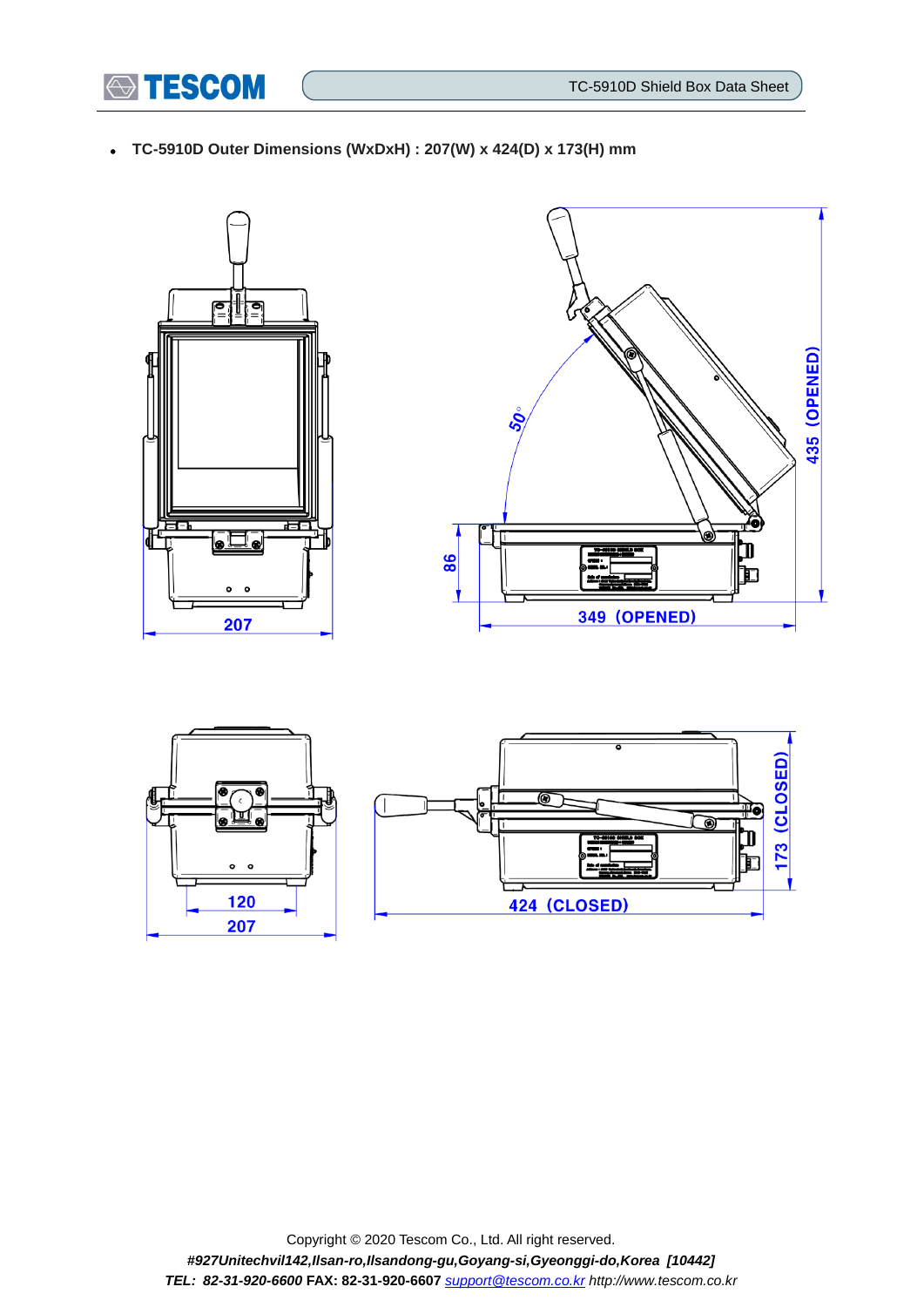## **Ordering Information**

| <b>Order Number</b> | <b>Description</b>                              |
|---------------------|-------------------------------------------------|
|                     | <b>Shield Box (including accessories below)</b> |
| TC-5910D            | <b>Test Report</b>                              |
|                     | RF Cable, SS-402, $N(m)$ to $N(m)$ 1 m, 1 pc    |

#### **Pre-Configured I/O Interface Panel**

| <b>I/O Interface Panel</b>  | <b>Order Number</b> | <b>Configuration</b>                                   |  |  |
|-----------------------------|---------------------|--------------------------------------------------------|--|--|
|                             | M591012B            | N(f) outside and SMA(f) inside<br>$\bullet$ Two(2)     |  |  |
|                             | M591012A*           | • One(1) DB25(p) outside and DB25(s) inside,           |  |  |
|                             |                     | 1000 pF pi filter                                      |  |  |
|                             |                     | USB2.0 outside and inside<br>$\bullet$ One(1)          |  |  |
| Data Interface Panel        |                     |                                                        |  |  |
|                             | M591016B            | $\bullet$ Two(2)<br>N (f) ouside and SMA (f) inside    |  |  |
|                             | M591016E*           | DB25(p) outside and DB25(s) inside,<br>• One $(1)$     |  |  |
|                             |                     | 1000 pF pi filter                                      |  |  |
|                             |                     | DB9(p) outside and DB9(s) inside, 100 pF<br>• $One(1)$ |  |  |
|                             |                     | pi filter                                              |  |  |
| Data Interface Panel        |                     | USB2.0 outside and inside<br>$\bullet$ One(1)          |  |  |
|                             | M591017B            | • Three(3) SMA (f) ouside and SMA (f) inside           |  |  |
|                             |                     | • One(1) DB25(p) outside and DB25(s) inside,           |  |  |
|                             |                     | 1000 pF pi filter                                      |  |  |
|                             |                     | DB9(p) outside and DB9(s) inside, 100 pF<br>• $One(1)$ |  |  |
|                             |                     | pi filter                                              |  |  |
| Data Interface Panel        |                     | • One(1) USB 2.0 outside and inside                    |  |  |
|                             |                     | • One(1) DC Power Jack Adaptor                         |  |  |
|                             | M591023A            | • Four(4) N (f) ouside and SMA (f) inside              |  |  |
|                             |                     | USB2.0 outside and inside<br>$\cdot$ Two(2)            |  |  |
|                             |                     |                                                        |  |  |
|                             |                     |                                                        |  |  |
| <b>Data Interface Panel</b> |                     |                                                        |  |  |
|                             | M591047A            | • Three(3) SMA (f) ouside and SMA (f) inside           |  |  |
|                             |                     | • One(1) DB25(p) outside and DB25(s) inside,           |  |  |
|                             |                     | 1000 pF pi filter                                      |  |  |
|                             |                     | USB 3.1 Gen 1 outside and inside<br>$\bullet$ Two(2)   |  |  |
| <b>Data Interface Panel</b> |                     | DC Power Jack Adaptor<br>• One $(1)$                   |  |  |
|                             |                     |                                                        |  |  |

(\*) For this model, DB25 100 pF filter is applied instead of 1000 pF filter.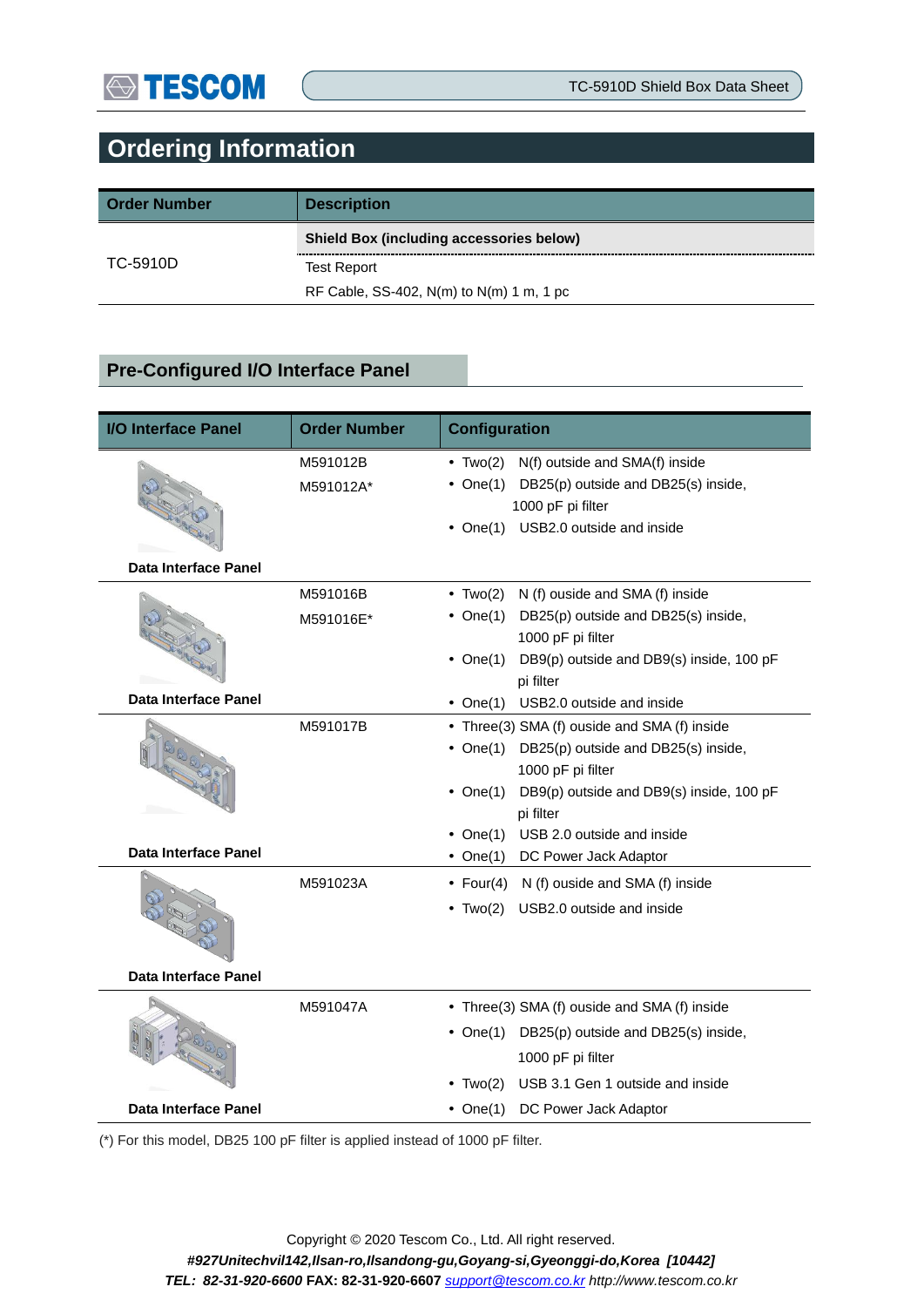

#### **Custom I/O Interface Panel**

 Customized I/O interface panel is available by selecting and arranging I/O interfaces below. Please contact TESCOM sales team or your local distributor.

| <b>I/O</b> Interface | <b>Description /</b><br><b>Order Number</b> | <b>Typical Data Rate /</b><br><b>Line Voltage</b> | <i><b>*Typical Shielding</b></i> |
|----------------------|---------------------------------------------|---------------------------------------------------|----------------------------------|
|                      |                                             |                                                   |                                  |
|                      | DB25, 1000pF Pi Filter /                    | 3 Mbps / 100 VDC,                                 | >70 dB from 0.5 to 2 GHz         |
|                      | 3409-0009-1                                 | 5 Amps max                                        | >80 dB from 2 to 3 GHz           |
|                      |                                             |                                                   | >70 dB from 3 to 6 GHz           |
|                      | DB25, 100pF Pi Filter /                     | 10 Mbps / 100 VDC,                                | >50 dB from 0.5 to 2 GHz         |
|                      | 3409-0014-1                                 | 5 Amps max                                        | >60 dB from 2 to 3 GHz           |
|                      |                                             |                                                   | >60 dB from 3 to 6 GHz           |
|                      | DB9, 1000pF Pi Filter /                     | 3 Mbps / 100 VDC,                                 | $>70$ dB from 0.5 to 2 GHz       |
|                      | 3409-0008-1                                 | 5 Amps max                                        | >80 dB from 2 to 3 GHz           |
|                      |                                             |                                                   | >70 dB from 3 to 6 GHz           |
|                      | DB9, 100pF Pi Filter /                      | 10 Mbps / 100 VDC,                                | >50 dB from 0.5 to 2 GHz         |
|                      | 3409-0010-1                                 | 5 Amps max                                        | >60 dB from 2 to 3 GHz           |
|                      |                                             |                                                   | >60 dB from 3 to 6 GHz           |
|                      | USB 2.0 Filter /                            | 480 Mbps / 5 V, 500 mA /                          | $>60$ dB from 0.5 to 2 GHz       |
|                      | 3409-0018A-3                                | Max Current: 5 A                                  | >70 dB from 2 to 3 GHz           |
|                      |                                             |                                                   | >70 dB from 3 to 6 GHz           |
|                      | USB 3.1 Gen 1 Filter (Active)/              | 5000 Mbps/ 5 V, 600 mA /                          | >80 dB from 0.5 to 2 GHz         |
|                      | 3409-0042A-2                                | Max Current: 1.5 A                                | >80 dB from 2 to 3 GHz           |
|                      |                                             |                                                   | >75 dB from 3 to 6 GHz           |
|                      | RJ-45 Filter /                              | 1 Gbit/s Copper-Line                              | >60 dB from 0.5 to 2 GHz         |
|                      | 3409-0022A                                  | Ethernet (1000 BASE-T)                            | >70 dB from 2 to 3 GHz           |
|                      |                                             |                                                   | >70 dB from 3 to 6 GHz           |
|                      | DC Power Adaptor /                          | 50 VDC,                                           | >70 dB from 0.5 to 2 GHz         |
|                      | 3406-0004A                                  | 3 Amps max                                        | >80 dB from 2 to 3 GHz           |
|                      |                                             |                                                   | >80 dB from 3 to 6 GHz           |
|                      | DC Power Adaptor                            | 50 VDC,                                           | >70 dB from 0.5 to 2 GHz         |
|                      | (Banana Jack Type) /                        | 10 Amps max                                       | >80 dB from 2 to 3 GHz           |
|                      | 3406-0005A, 3406-0006A                      |                                                   | >80 dB from 3 to 6 GHz           |
|                      | AC Power Adaptor /                          | 250 VAC,                                          | >70 dB from 0.5 to 2 GHz         |
|                      | 3103-0009A                                  | 7 Amps max                                        | >80 dB from 2 to 3 GHz           |
|                      |                                             |                                                   | >80 dB from 3 to 6 GHz           |

| <b>I/O</b> Interface | <b>Description /</b><br><b>Order Number</b> | Frequency Range / Impedance / V.S.W.R     |
|----------------------|---------------------------------------------|-------------------------------------------|
|                      | RF, N-SMA Connector /<br>3408-0038          | From DC to 6 GHz / 50 $\Omega$ / 1.15 max |
|                      | RF, SMA-SMA Connector /<br>3408-0039        | From DC to 8 GHz / 50 $\Omega$ / 1.15 max |